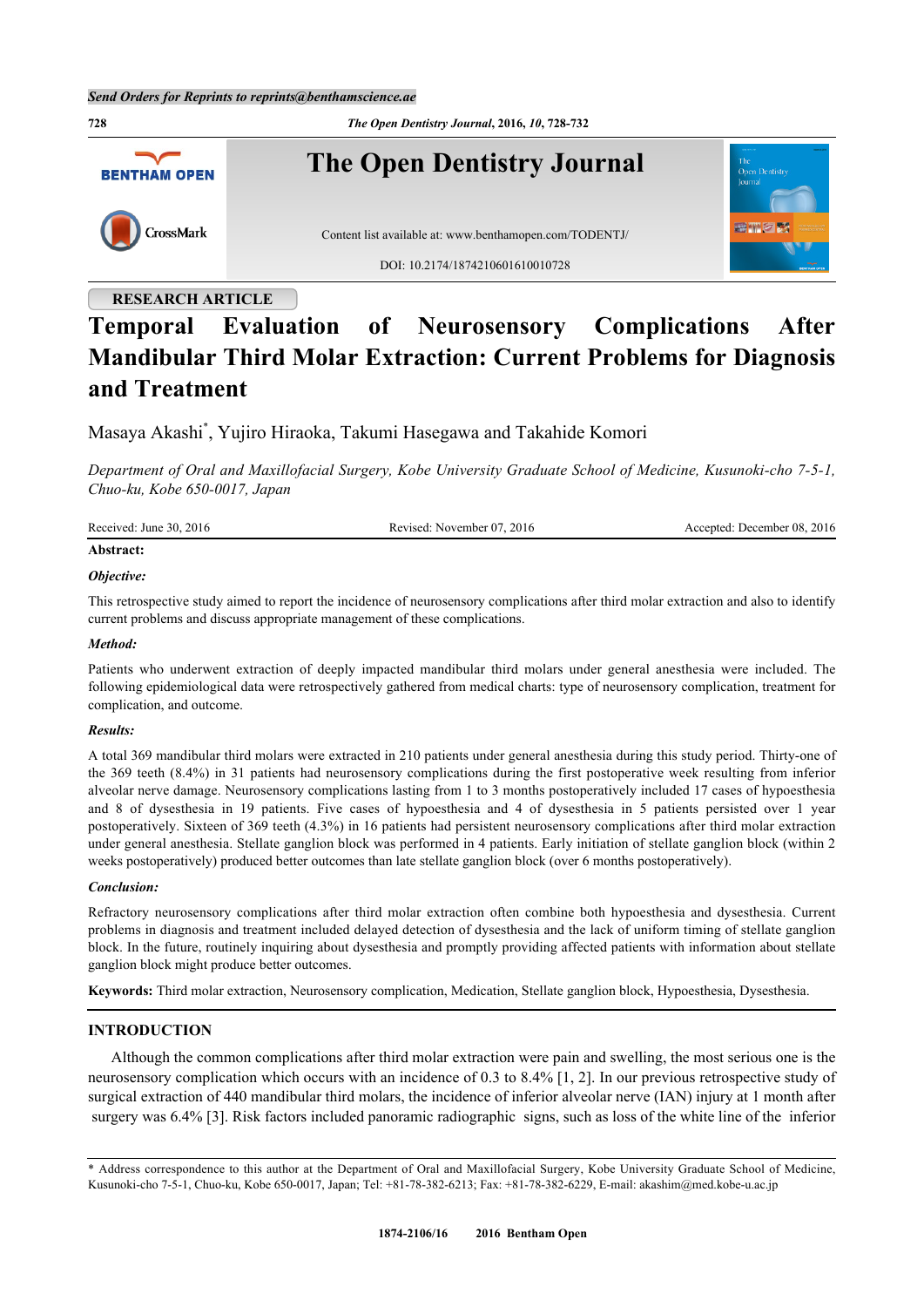alveolar canal or diversion of the canal, and excessive hemorrhage during extraction [[3\]](#page-4-2). Although numerous studies have analyzed the incidence and risk factors of post-extraction neurosensory complications, few have reported treatments for complications [\[2,](#page-4-1) [4](#page-4-3)], probably because of clinical challenges. A recent study reported that stellate ganglion block (SGB) could be an effective method for treating neurosensory deficits of IAN following orthognathic surgery [[5\]](#page-4-4).

One such challenge is the lack of uniformity of sensory testing in patients with post-extraction complications, which makes comparing data impossible and highlights the necessity of uniform testing methodology [[6](#page-4-5)]. The difficulty of accurate differentiation of sensory nerve impairment (*i.e.*, paresthesia, dysesthesia, hypoesthesia, anesthesia, and pain [\[3](#page-4-2), [4](#page-4-3)]) is also often problematic. Moreover, there is insufficient evidence concerning the efficacy of different treatment modalities for neurosensory complications after third molar extraction [\[2](#page-4-1)].

The purpose of this retrospective study was to report the incidence of persistent neurosensory complications after third molar extraction under general anesthesia in our hospital and to evaluate the temporal changes in neurosensory complications. We also aimed to identify current problems in the diagnosis and treatment of neurosensory complications after mandibular third molar extraction, and to discuss the appropriate management of these problematic complications.

#### **MATERIALS AND METHODS**

This retrospective study included patients who underwent surgical removal of impacted mandibular third molars only under general anesthesia in our department from September 2011 to April 2015. Before surgery, computed tomography (CT) examination was performed in all cases. In mandibular third molars included in this study, the roots were superimposed, or impinged to the mandibular canal, or the distances between the roots and the canals were less than 2mm on CT images, namely, the classification of the relationship of the roots to the IAN on CT images introduced in our previous study [[3\]](#page-4-2) was types 1, 2, 3, or 4. These inclusion criteria are reasonable for the temporal evaluation of post-extraction complications, because our surgeons perform routine follow-up after difficult procedures which require general anesthesia.

The surgical method is described in detail in our previous report [[3](#page-4-2)]. In brief, triangular mucoperiosteal flap was raised, followed by vestibular bone removal. If necessary, crown and root sectioning were performed with fissure burs. Sockets were irrigated with sterile saline solution. A multifilament absorbable suture was used to close the wound. Surgeons in this study included senior residents and specialists in our department. Antibiotic and anti-inflammatory agents were administrated postoperatively as follows: intravenous cefmetazole sodium, 2 g daily for 3 days; intravenous hydrocortisone sodium succinate, 200 mg at wound closure; and oral loxoprofen sodium, 180 mg daily.

The following epidemiological data were retrospectively gathered from the medical charts: age, sex, sensory test performed, type of neurosensory complication, treatment for complication, and treatment outcome. Neurosensory complications were diagnosed by each attending doctor and were monitored for 7, 14, or 30 days, or longer if necessary. Complications were retrospectively classified as hypoesthesia (diminished sensation), anesthesia (absence of sensation), or dysesthesia (painful sensation triggered by non-noxious stimuli) [\[3](#page-4-2)], based on medical charts. Attending doctors determined the treatment for neurosensory complications. Some patients were referred to the Division of Anesthesiology at our hospital. Anesthesiologists performed SGB and prescribed drugs, with the exception of vitamin B12 (VB12) and adenosine triphosphate (ATP). This was a nonrandomized, retrospective study of patients and was thus granted exemption from institutional review board approval by our institution.

#### **RESULTS**

A total of 369 mandibular third molars was extracted under general anesthesia in 210 patients during this study period. Thirty-one of 369 teeth (8.4%) in 31 patients (12 male and 19 female) had various neurosensory complications within 1 week after surgery. All complications resulted from IAN lesions. None of the patients experienced postoperative anesthesia. Medical inquiry about mentum and lip sensitivity, pin-prick, and light touch test were performed in all 31 patients.

Temporal changes in neurosensory complications are shown in Fig. (**[1a](#page--1-0)**). Neurosensory complications persisting from 1 to 3 months after surgery included 17 cases of hypoesthesia and 8 of dysesthesia in 19 patients. Neurosensory complications lasting more than 1 year after surgery included 5 cases of hypoesthesia and 4 of dysesthesia in 5 patients.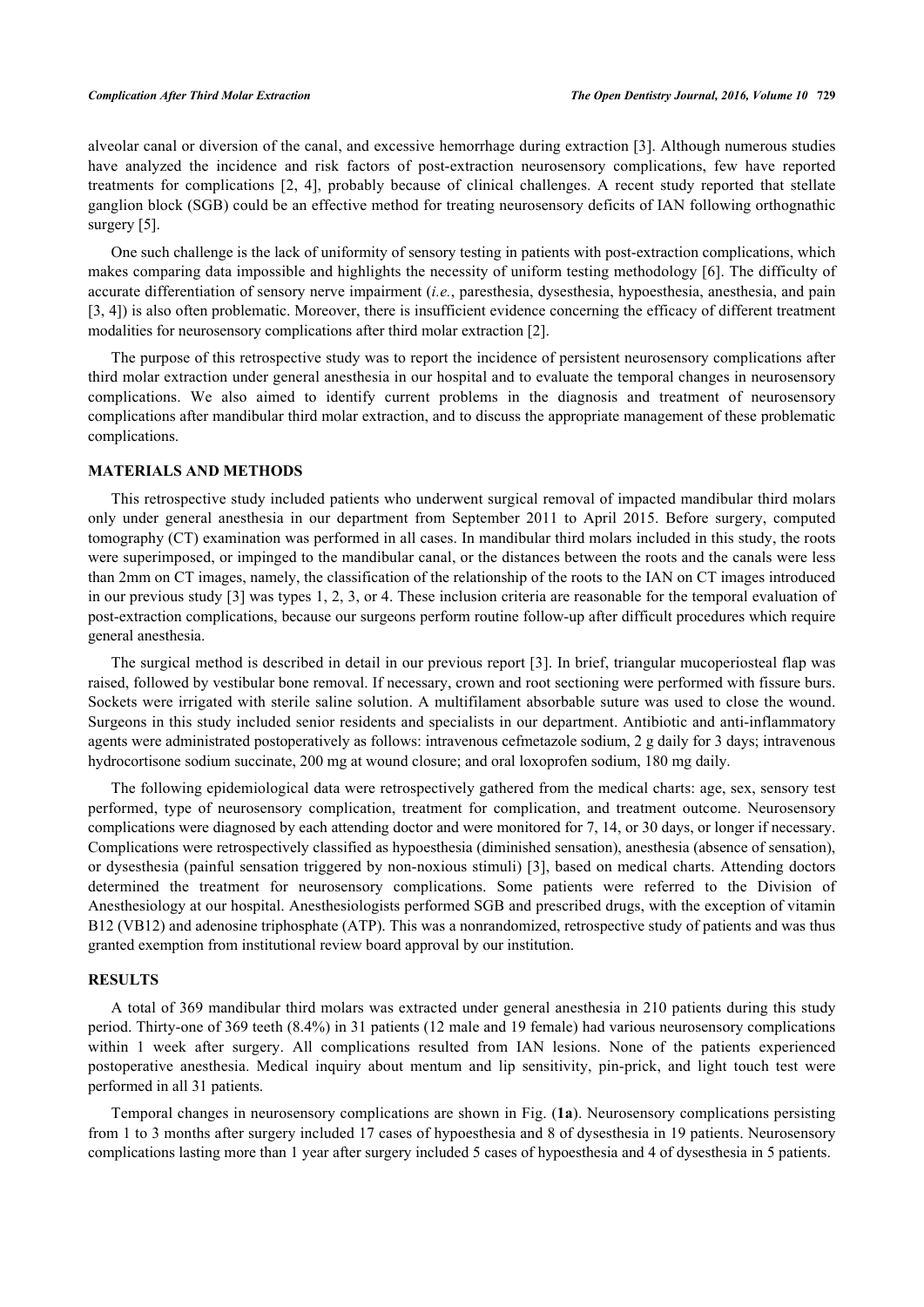

**Fig. (1).** (**a**) Temporal changes in neurosensory complications. Some patients had multiple symptoms. (**b**) Temporal changes in treatments. Some patients received multiple treatments. VB12, Vitamin B12; ATP, adenosine triphosphate; SGB, stellate ganglion block.

The temporal changes in treatments for neurosensory complications are shown in Fig. (**[1b](#page--1-0)**). Treatments administered within 1 week after extraction included oral administration of both VB12 and **ATP** in 16 patients; 15 patients were simply observed. SGB was performed in 4 patients: 1 patient received treatment from 1 week to 6 months after extraction, 1 patient from 2 weeks to 1 year, and 2 patients from 6 months to 1 year. There were no complications of SGB. Four patients received medications other than VB12 and ATP, including anticonvulsant (pregabalin), serotonin-noradrenalin reuptake inhibitor (duloxetine), and neurotropin<sup>®</sup>.

The median follow-up duration was 2 months (range, 1-36 months). Fifteen of 31 patients (48.4%) achieved resolution of neurosensory complications during the follow-up period. The overall incidence of persistent neurosensory complications after third molar extraction under general anesthesia was 16 of 369 teeth (4.3%) in 16 patients. Eleven of 16 patients discontinued follow-up and treatments for neurosensory complications because their symptom was only hypoesthesia, which was not responding to treatment and did not affect their daily life. Of 5 patients with neurosensory complications persisting over 1 year after surgery, 2 achieved amelioration of hypoesthesia or dysesthesia. One of these 2 patients received SGB from 1 week to 6 months and the other from 2 weeks to 1 year after extraction. In contrast, both patients who received SGB from 6 months to 1 year after extraction experienced persistent hypoesthesia and dysesthesia.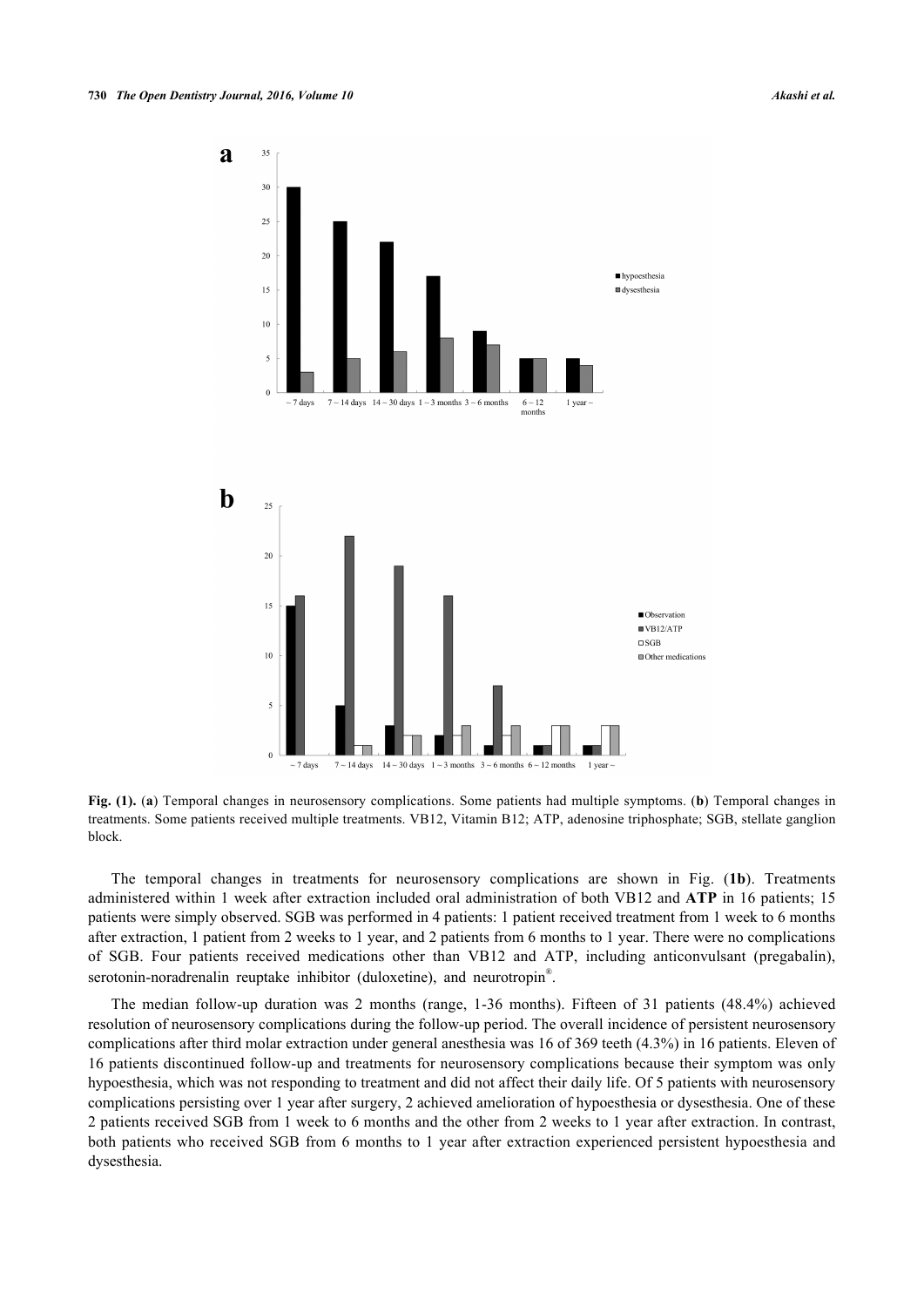#### **DISCUSSION**

The incidence of persistent neurosensory complications after third molar extraction under general anesthesia in this study might be relatively high (4.3%), because the roots of extracted third molars included in this study exhibited direct contact or close proximity to the mandibular canal on CT images. Dysesthesia was more likely to be persistent than other complications. This result indicates the importance of early detection of dysesthesia and immediate initiation of treatment for it. We also found clinical challenges through this retrospective study.

Various methods of sensory testing have been described in previous studies [[4,](#page-4-3) [6](#page-4-5) - [8](#page-4-6)]. Poort *et al*. recommend the light touch test with Semmes–Weinstein monofilaments, which is reproducible but time-consuming, and also note the importance of patients' subjective evaluation of neurosensory deficits [[6\]](#page-4-5). In general, neurosensory deficits after third molar extraction spontaneously recover within 6 months after surgery [\[9](#page-4-7)]; in this study, almost all cases of hypoesthesia recovered within 6 months. As shown in Fig. (**[1a](#page--1-0)**), dysesthesia was not detected in some cases within the first month after surgery. Hypoesthesia sometimes develops dysesthesia, and careful attention is needed especially in cases developing dysesthesia [\[4](#page-4-3)]. Repair reaction of nerve damage following IAN injury is completed within 2 to 3 weeks [\[10](#page-4-8)]. During this period, adjacent nerve fibers may be accidentally connected, subsequently, impulses from the peripheral nerves may be transmitted to the wrong destination [\[10](#page-4-8)]. Inappropriate nerve fiber connection (so-called "ephapse") often results in neuroma formation, which exhibit spontaneous discharge (*i.e*., dysesthesia)[[10\]](#page-4-8). If dysesthesia develops during recovery period, the prognosis will be poor in contrast to hypoesthesia alone [[10](#page-4-8)]. We referred patients with problematic neurosensory complications after third molar extraction to anesthesiologists (pain specialists) at our hospital. In fact, these clinicians detected dysesthesia in some cases. To overcome the problem of overlooking dysesthesia, attending surgeons should routinely ask patients about symptoms of dysesthesia (*e.g*., Do you have"tingling", "burning", "prickling", or "itchiness" of the mentum or lip?) [[4](#page-4-3)]. Patients with neurosensory complications that do not harm quality of life sometimes discontinue follow-up care. It would be better to use a visual analog scale-based questionnaire for evaluating patients' subjective sensitivity, as recommended by Poort *et al*. [[6\]](#page-4-5).

A second problem in managing neurosensory complications is the lack of the standardization of treatments, especially the optimal timing of SGB. It has been recently reported that SGB may be an effective treatment for neurosensory deficits after orthognathic surgery [[5](#page-4-4)]. SGB increases tissue blood flow in the head, face, and neck, because of its sympatholytic effects [[11](#page-4-9)]. An experimental study in rabbits showed that blood flow in the common carotid artery, tongue mucosa, mandibular bone marrow, and masseter muscle on the block side increased after SGB [\[12](#page-4-10)]. The potential complications of SGB include technical complications (injury of the brachial plexus, trachea, esophagus, pleura, or lung), pharmacologic complications (hoarseness and local anesthetic toxicity), and infection [[5\]](#page-4-4). In a recent report, SGB was used for IAN paresthesia after retromolar bone harvesting for alveolar ridge augmentation before dental implant insertion. That study found that SGB accelerated recovery from postoperative neurosensory disturbances [\[13](#page-4-11)]. Although our study included only 4 patients treated with SGB, neurosensory symptoms ameliorated in those patients in whom SGB was initiated from 1 to 2 weeks after extraction, whereas both hypoesthesia and dysesthesia persisted in patients in whom SGB was initiated over 6 months postoperatively. In a previous report, acupuncture was performed for anesthesia and hypoesthesia resulting from lingual or inferior alveolar nerve injury [[14\]](#page-4-12). Treatment outcomes in that study were more favorable when acupuncture treatment was initiated within 18 months after nerve injury. Although there is no evidence of a correlation between outcomes and the timing of SGB, many physicians believe that earlier treatment produces better outcomes. In a study by Nogami *et al*. [[13\]](#page-4-11), VB12 was administered in patients with neurosensory disturbances 1 week postoperatively, with a maximum medication period of 6 months; if there was no amelioration of symptoms, SGB was performed. Oral and maxillofacial surgeons should at least provide information about SGB if symptoms persist 2 weeks after extraction, especially in patients with dysesthesia.

# **CONCLUSION**

In conclusion, the incidence of persistent neurosensory complications after third molar extraction under general anesthesia in this study was 4.3%. Refractory neurosensory complications often combined both hypoesthesia and dysesthesia. The early detection of dysesthesia is important. In the future, medical inquiry about dysesthesia should be routinely performed after third molar extraction. In patients with post-extraction neurosensory complications, especially dysesthesia, information about SGB should be provided as early as possible.

#### **CONFLICT OF INTEREST**

The authors indicate full freedom of investigation and no potential conflict of interest.